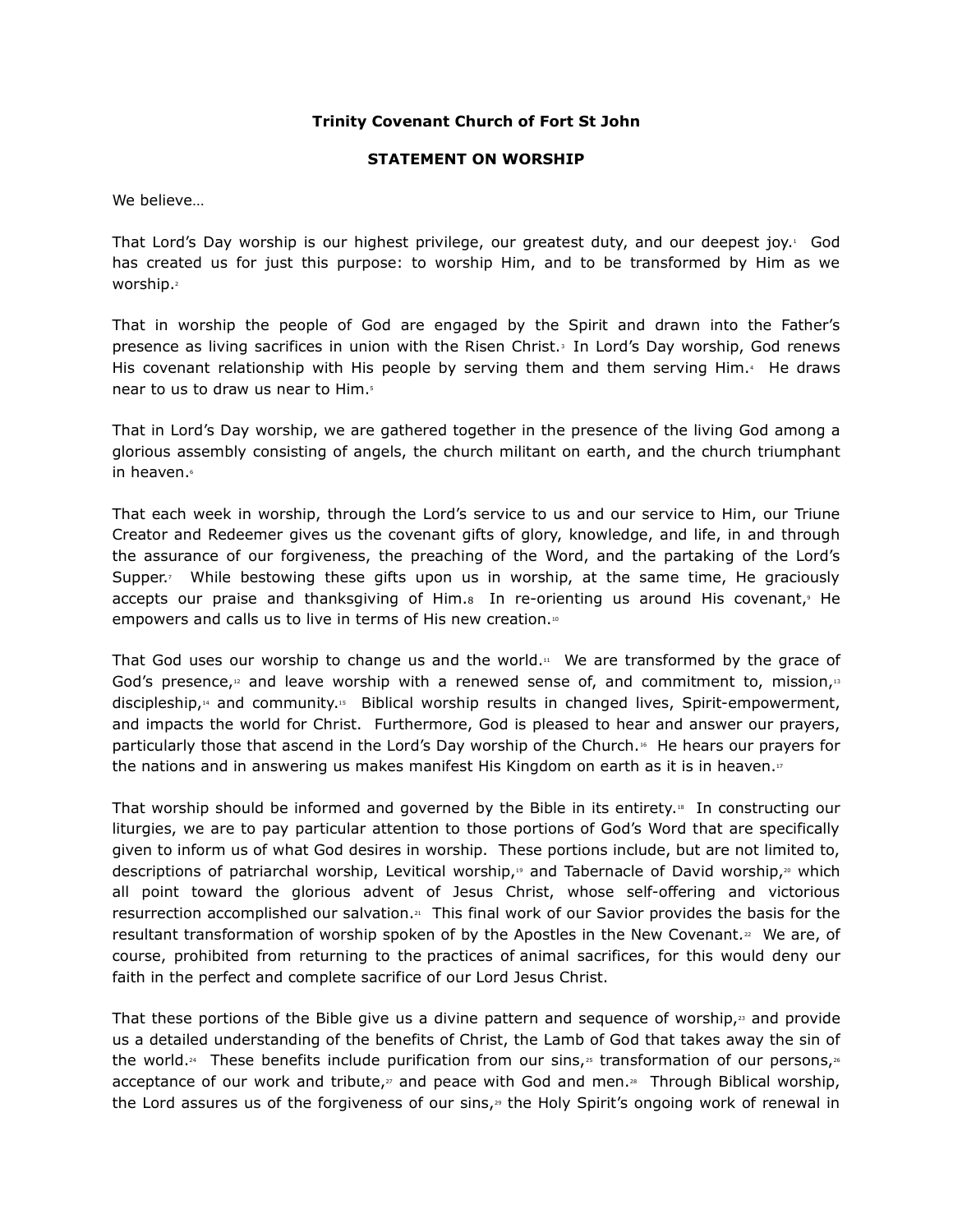our lives,<sup>30</sup> the requirement and acceptability of vocation, $31$  and the promise of the increase and maturation of Christian community.<sup>32</sup>

That these portions of the Bible also teach us that each of these glorious aspects of worship are to be set in the context of beautiful music that is maturing in both voice and instrument, to the praise of Christ the King.<sup>33</sup>

That the proper implementation in love of the above requires a practical understanding of all that Scripture teaches, including an understanding of lesser and greater matters, Christian forbearance with our brothers, liberty in worship which is not self-willed, an avoidance of an over-scrupulous zeal, and a desire to maintain a Biblical catholicity as we build on the work of the historic church.<sup>34</sup>

## FOOTNOTES:

- 1. Ex. 20:8-11, Heb. 4:9; Heb. 10:25, Deut. 26:10, Ps. 29:2, Ps. 27:4, Ps. 65:4, Ps. 73:25; Heb. 4:16
- 2. Isa. 43:21; 1Cor. 6:20, Rev. 4:11, Rom. 12:1-2; Jn. 4:23
- 3. Lam. 3:41; Ps. 25:1; 28:2; Eph. 2:12-22, Rom. 12:1-2; Heb. 12:18-25; Heb. 8:5; Rev. 4:1
- 4. Is. 66:20-22, Lk. 22:19; Lev. 1-5
- 5. Deut. 4:7; Rev. 3:20, Ex. 24:12; 2 Cor. 6:16b-18; Heb. 10:19 with Heb. 9:11,12
- 6. Rev. 9-12, Heb. 12:22-24, Eph. 2:6
- 7. Rom. 3:23; 8:30; Jn. 17:22; Rom. 1:21-23; Jn. 17:17; Jn. 17:2,3; Ro. 2:7-10; 1Jn. 2:20, 27; Ps. 115, Rev. 21:11, Jn. 6:53-58, 1Pet. 1:23
- 8. Ps. 51:17, Ezek. 20:40-41
- 9. Ps. 50:5; Mt. 26:28; Heb 8:6; 12:24
- 10. Mt. 28:16-20; Jn. 20:19-23
- 11. Ps. 22:25-27, Gen. 22:9-18
- 12. Rom. 12:1,2; 2 Cor. 3:18
- 13. Mt. 28:19a
- 14. Mt. 28:19b, 20a
- 15. Is. 55:12, Rom. 15:13-14; Mt. 28:20b
- 16. 1Kg. 8:26-53, Mt. 18:19-20; Rev. 8:3-6
- 17. Mt. 9:38, Mt. 6:9-10
- 18. 2Tim 3:16-17; Isa. 8:20; Ex. 20:4-6; Heb. 8:5
- 19. Lev. 1-7
- 20. 1 Chr. 16:1 ff; 1 Chr. 25; 2 Sam. 6; 2 Chr. 15:14,15; 23:18; 29:25-30; 35:15; Ezra 3:10; Neh. 12:45,46; Acts 15:16,17
- 21. Jn. 1:29; 1Cor. 5:7; Rev. 1:5; Heb. 9:11-14
- 22. Acts 15:16,17; Heb. 7:12, Heb. 8:5; 10:19-22; 9:23, 24